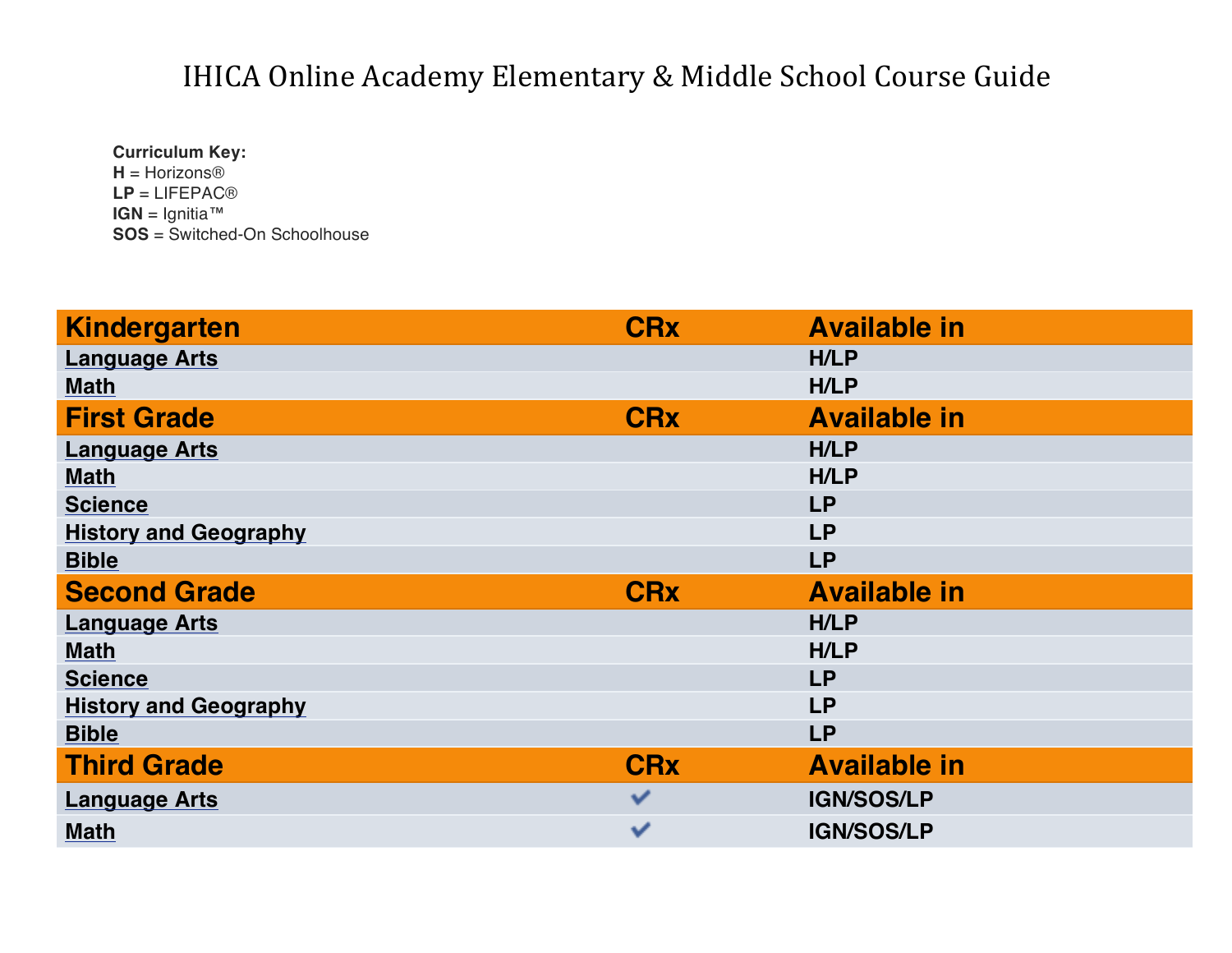| <b>Science</b>               | ✓                     | <b>IGN/SOS/LP</b>   |
|------------------------------|-----------------------|---------------------|
| <b>History and Geography</b> | ✓                     | <b>IGN/SOS/LP</b>   |
| <b>Bible</b>                 | ✓                     | <b>IGN/SOS/LP</b>   |
| <b>Fourth Grade</b>          | <b>CRx</b>            | <b>Available in</b> |
| <b>Language Arts</b>         | ✓                     | <b>IGN/SOS/LP</b>   |
| <b>Math</b>                  | ✓                     | <b>IGN/SOS/LP</b>   |
| <b>Science</b>               | ✓                     | <b>IGN/SOS/LP</b>   |
| <b>History and Geography</b> | ✓                     | <b>IGN/SOS/LP</b>   |
| <b>Bible</b>                 | ✓                     | <b>IGN/SOS/LP</b>   |
| <b>Fifth Grade</b>           | <b>CR<sub>x</sub></b> | <b>Available in</b> |
|                              |                       |                     |
| <b>Language Arts</b>         | ✓                     | <b>IGN/SOS/LP</b>   |
| <b>Math</b>                  | v                     | <b>IGN/SOS/LP</b>   |
| <b>Science</b>               | ✓                     | <b>IGN/SOS/LP</b>   |
| <b>History and Geography</b> | ✓                     | <b>IGN/SOS/LP</b>   |
| <b>Bible</b>                 | ✓                     | <b>IGN/SOS/LP</b>   |
| <b>Sixth Grade</b>           | <b>CRx</b>            | <b>Available in</b> |
| <b>Language Arts</b>         | v                     | <b>IGN/SOS/LP</b>   |
| <b>Math</b>                  | v                     | <b>IGN/SOS/LP</b>   |
| <b>Science</b>               | v                     | <b>IGN/SOS/LP</b>   |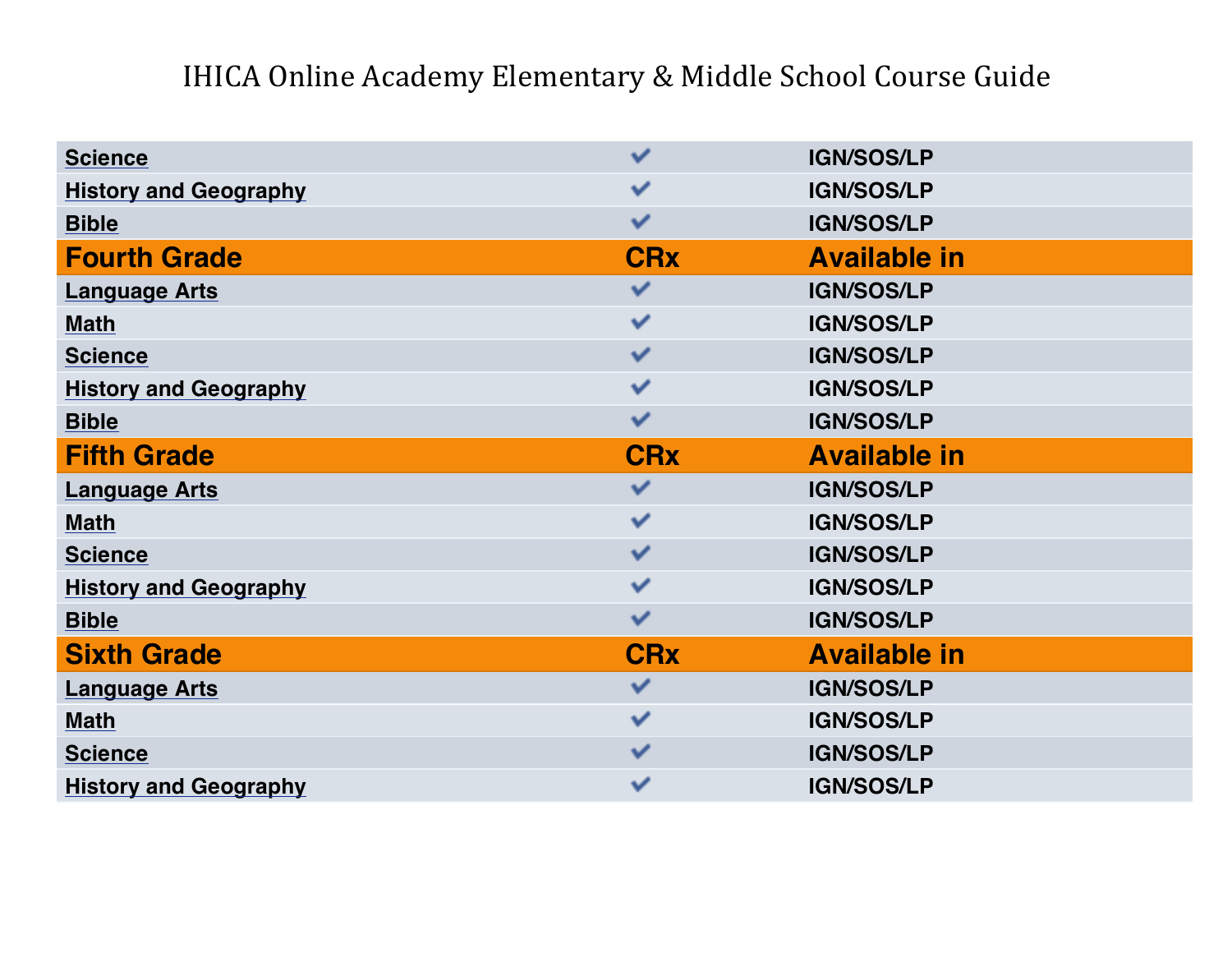| <b>Bible</b>                        | ✓                     | <b>IGN/SOS/LP</b>   |
|-------------------------------------|-----------------------|---------------------|
| <b>Seventh Grade</b>                | <b>CRx</b>            | <b>Available in</b> |
| <b>Language Arts</b>                | $\checkmark$          | <b>IGN/SOS/LP</b>   |
| <b>Math</b>                         | $\checkmark$          | IGN/SOS/H/LP        |
| <b>Science</b>                      | v                     | <b>IGN/SOS/LP</b>   |
| <b>History and Geography</b>        | ✓                     | <b>IGN/SOS/LP</b>   |
| <b>Bible</b>                        | ✓                     | <b>IGN/SOS/LP</b>   |
| <b>Eighth Grade</b>                 | <b>CRx</b>            | <b>Available in</b> |
| <b>Language Arts</b>                | $\checkmark$          | <b>IGN/SOS/LP</b>   |
| <b>Math</b>                         | $\checkmark$          | <b>IGN/SOS/LP</b>   |
| <b>Science</b>                      | v                     | <b>IGN/SOS/LP</b>   |
| <b>History and Geography</b>        | ✓                     | <b>IGN/SOS/LP</b>   |
| <b>Bible</b>                        | ✓                     | <b>IGN/SOS/LP</b>   |
| <b>Electives (Grade)</b>            | <b>CR<sub>x</sub></b> | <b>Available in</b> |
| <b>Career Explorations I (7-8)</b>  | $\checkmark$          | <b>IGN</b>          |
| <b>Career Explorations II (7-8)</b> | $\checkmark$          | <b>IGN</b>          |
| <b>Elementary Spanish (3-6)</b>     |                       | <b>IGN/SOS</b>      |
| <b>Elementary French (3-6)</b>      |                       | <b>IGN/SOS</b>      |
| <b>Health Quest (3-8)</b>           | $\checkmark$          | <b>IGN/SOS/LP</b>   |
| Intro to Spanish (7-8)              |                       | <b>IGN/SOS</b>      |